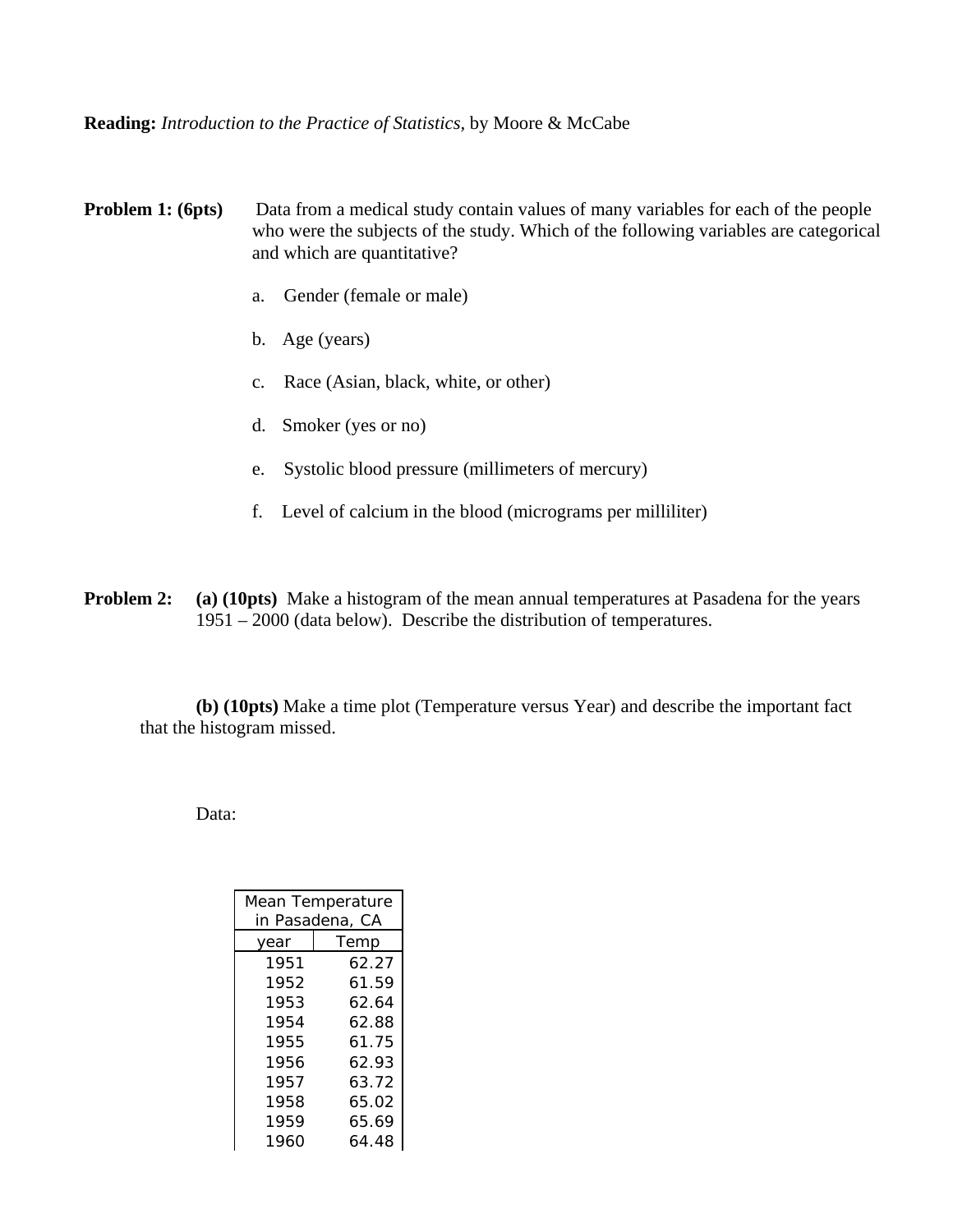| 1961 | 64.12 |  |  |
|------|-------|--|--|
| 1962 | 62.82 |  |  |
| 1963 | 63.71 |  |  |
| 1964 | 62.76 |  |  |
| 1965 | 63.03 |  |  |
| 1966 | 64.25 |  |  |
| 1967 | 64.36 |  |  |
| 1968 | 64.15 |  |  |
| 1969 | 63.51 |  |  |
| 1970 | 64.08 |  |  |
| 1971 | 63.59 |  |  |
| 1972 | 64.53 |  |  |
| 1973 | 63.46 |  |  |
| 1974 | 63.93 |  |  |
| 1975 | 62.36 |  |  |
| 1976 | 64.23 |  |  |
| 1977 | 64.47 |  |  |
| 1978 | 64.21 |  |  |
| 1979 | 63.76 |  |  |
| 1980 | 65.02 |  |  |
| 1981 | 65.8  |  |  |
| 1982 | 63.5  |  |  |
| 1983 | 64.19 |  |  |
| 1984 | 66.06 |  |  |
| 1985 | 64.44 |  |  |
| 1986 | 65.31 |  |  |
| 1987 | 64.58 |  |  |
| 1988 | 65.22 |  |  |
| 1989 | 64.53 |  |  |
| 1990 | 64.96 |  |  |
| 1991 | 65.6  |  |  |
| 1992 | 66.07 |  |  |
| 1993 | 65.16 |  |  |
| 1994 | 64.63 |  |  |
| 1995 | 65.43 |  |  |
| 1996 | 65.76 |  |  |
| 1997 | 66.72 |  |  |
| 1998 | 64.12 |  |  |
| 1999 | 64.85 |  |  |
| 2000 | 66.25 |  |  |

**Problem 3:** (a) (6pts) Last year a small accounting firm paid each of its five clerks \$35,000, two junior accountants \$68,000 each and the firm's owner \$200,000. What is the mean salary paid at this firm? How many of the employees earn less than the mean? What is the median salary?